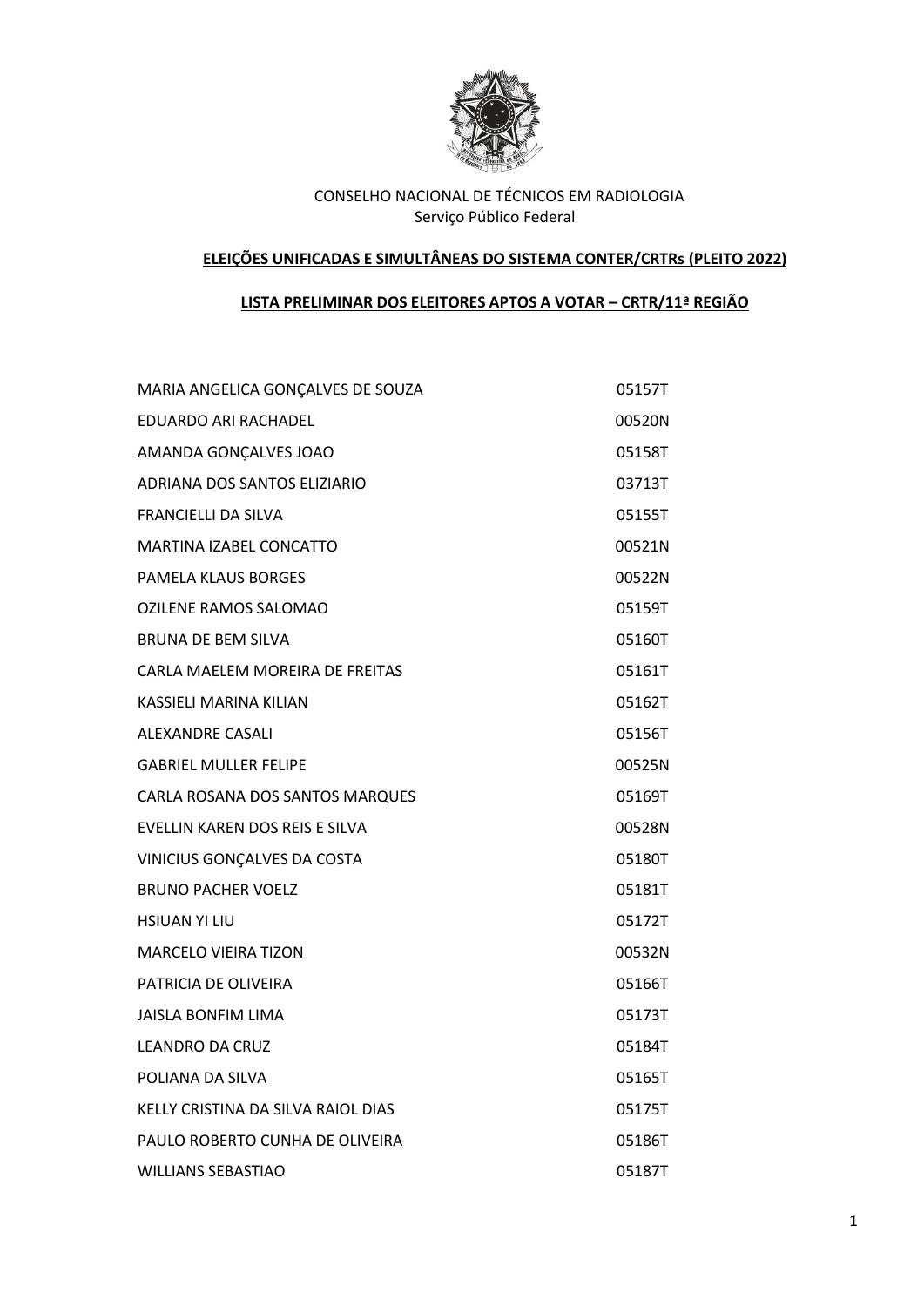

| <b>JOYCE DE SOUZA</b>              | 05178T |
|------------------------------------|--------|
| TAINAH DE OLIVEIRA RODRIGUES SOUZA | 00531N |
| ISADORA MARIANA DE LIMA            | 05179T |
| <b>BEATRIZ ALINE KLABUNDE</b>      | 00523N |
| ALVARO DE OLIVEIRA UNCHALO         | 05180T |
| CAROLINA DE BETTIO SIPRIANO        | 05181T |
| ROBSON CARNEIRO SOTTE FILHO        | 05192T |
| ALEXANDRE WILLIAN SCHAPPO          | 05193T |
| <b>FABIELE ALINE SANDRI ZOBOLI</b> | 00529N |
| JANINE ELY                         | 05184T |
| KLEYCE SILVA DO NASCIMENTO         | 05185T |
| EDUARDA SASSO ARCARO               | 05186T |
| NICACIO PIVATTO                    | 05197T |
| <b>FELIPE REIS BAZZAN</b>          | 05168T |
| ALEXANDRA TRASSANTE DE ARAUJO      | 05167T |
| JOAO JAYME GABARDE NETO            | 05146T |
| KAIRO JOSE SOUSA GOUVEIA           | 00530N |
| <b>SUANY DO SOCORRO FREIRE</b>     | 05199T |
| <b>EMILLY ENE DE BRITO BASTOS</b>  | 00527N |
| <b>DANIELI DAMINELLI LUIZ</b>      | 05190T |
| <b>FADIA FELLER</b>                | 05201T |
| MONIQUE ISABELLY DE BORBA          | 05202T |
| PAOLA MAIARA BUETTGEN              | 00526N |
| NAGELA ROSITA CONTE DOS SANTOS     | 00524N |
| ANDERSON CARDOSO DEMETRIO          | 05203T |
| CAROLINE ZEIDLER BECKER            | 00533N |
| TALITA FELICIANO DA COSTA          | 05205T |
| <b>JOAO FELIPE BERNDT</b>          | 05206T |
| CARLOS WELLINGTON ALBINO DA ROCHA  | 05197T |
| CRISTINA ADLER SALIM               | 05206T |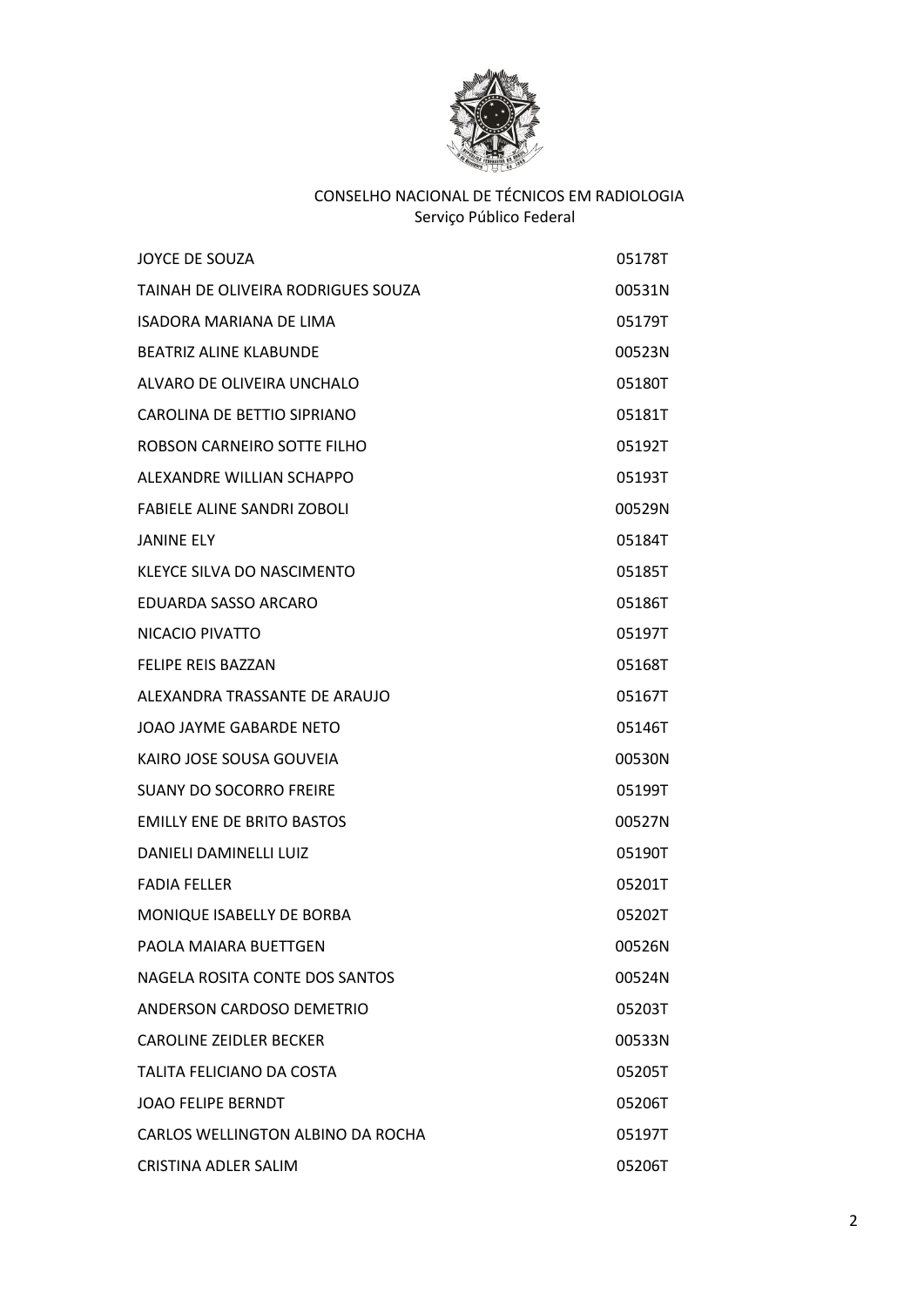

| <b>ESLEIN VOLMER</b>                    | 05199T |
|-----------------------------------------|--------|
| NATALLY MACKELLY SANTOS                 | 00532N |
| ANA LUIZA JAEGER                        | 05207T |
| <b>JULIANE FRANCO NEVES RIOS</b>        | 05208T |
| <b>THAIS KESCHNER</b>                   | 05209T |
| SUELEN DE SOUZA FERNANDES HENRIQUE      | 05210T |
| CASSIA LORENA SANTOS MONTEIRO SOARES    | 05211T |
| <b>MATEUS JUAN BARINGER</b>             | 05214T |
| <b>SUANE VASQUES JARDIM</b>             | 05198T |
| NIKOLAS ALEXANDRIUS ROCKENBACH DA SILVA | 05212T |
| <b>GUARACIEMA LAUS</b>                  | 00148T |
| SILVIA PIMENTEL CAETANO                 | 05213T |
| <b>MARCIO DE LIMA</b>                   | 05205T |
| <b>LUCAS NATA RODRIGUES CHAGAS</b>      | 05215T |
| DAZENI MARIA DE DEUS E SILVA GARCIA     | 05217T |
| BRUNA EDUARDA QUADROS GONSALVES         | 05216T |
| JEISIANE GONÇALVES CARDOSO              | 05200T |
| THALYA MACHADO KALER                    | 05201T |
| <b>MATHEUS AUGUSTO MUNDT DIAS</b>       | 05202T |
| MARIA INES DA SILVA DANIEL              | 05204T |
| <b>LEANDRO HUBBE ROCHA</b>              | 05203T |
| ISABEL DE ASSUMPÇÃO GRESZYZYN           | 05221T |
| <b>CRISTIANE KADES</b>                  | 05218T |
| <b>FRANCINE MARTINS</b>                 | 05219T |
| <b>BRAYAN GUSTAVO TEIXEIRA</b>          | 05220T |
| BEATRIZ VARELA CAMPINA                  | 05222T |
| PAULO ROBERTO BELLOTTO                  | 05217T |
| JEFFERSON DE SOUSA MENEZES              | 00534N |
| MAIARA CRISTINA SALING                  | 05225T |
| <b>MARIANE BRASIL CHAVES</b>            | 05224T |